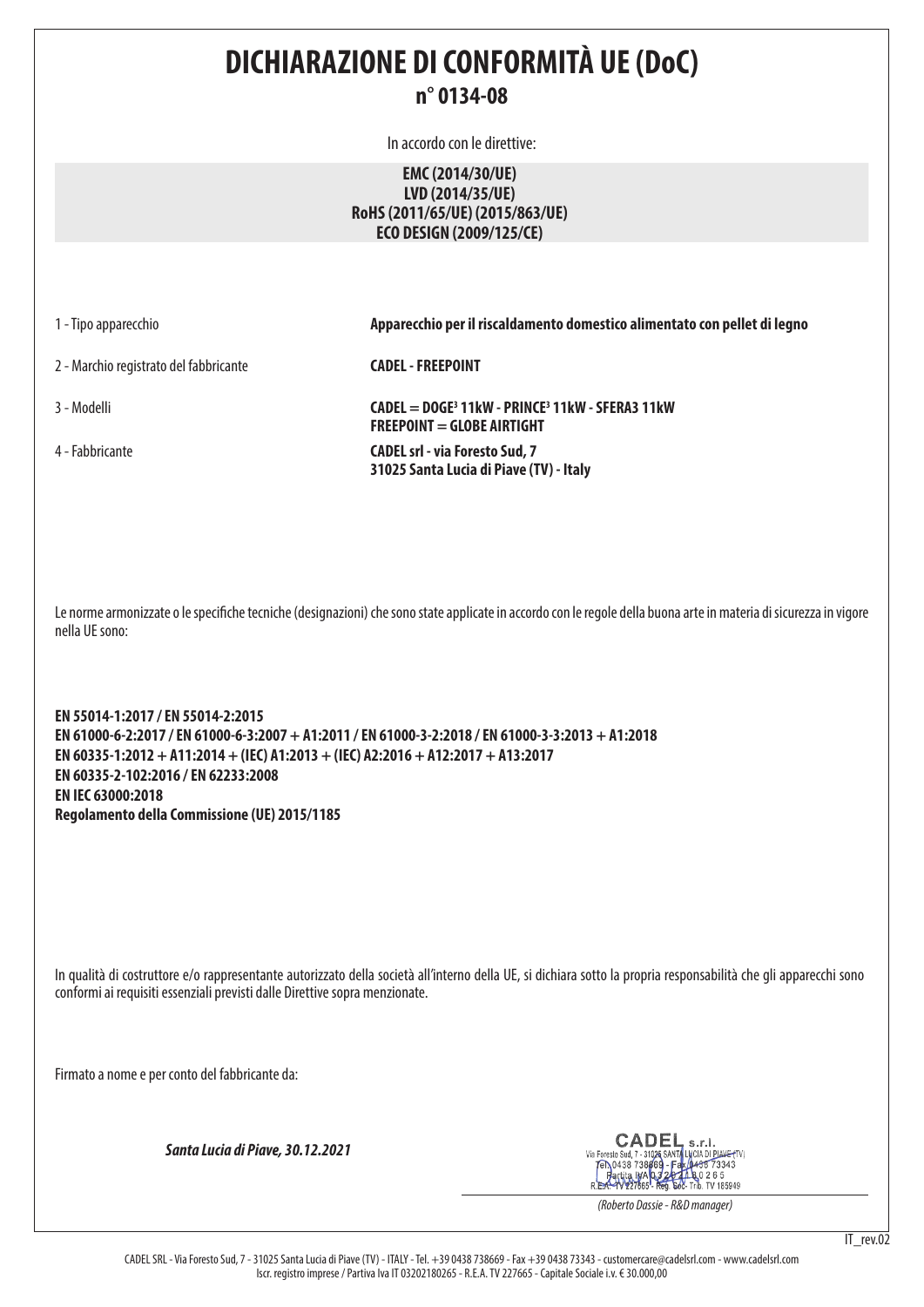# **DÉCLARATION DE CONFORMITÉ UE n° 0134-08**

Conformément aux directives:

## **EMC (2014/30/UE) LVD (2014/35/UE) RoHS (2011/65/UE) (2015/863/UE) ECO DESIGN (2009/125/CE)**

2 - Marque enregistrée du fabricant **CADEL - FREEPOINT**

1 - Type d'appareil **Appareil de chauffage domestique alimenté par des granulés de bois**

3 - Modèles **CADEL = DOGE3 11kW - PRINCE3 11kW - SFERA3 11kW FREEPOINT = GLOBE AIRTIGHT** 4 - Fabricant **CADEL srl - via Foresto Sud, 7 31025 Santa Lucia di Piave (TV) - Italy**

Les normes harmonisées ou les spécifications techniques (désignations) qui ont été appliquées conformément aux règles de l'art en matière de sécurité applicables dans l'UE sont les suivantes:

**EN 55014-1:2017 / EN 55014-2:2015 EN 61000-6-2:2017 / EN 61000-6-3:2007 + A1:2011 / EN 61000-3-2:2018 / EN 61000-3-3:2013 + A1:2018 EN 60335-1:2012 + A11:2014 + (IEC) A1:2013 + (IEC) A2:2016 + A12:2017 + A13:2017 EN 60335-2-102:2016 / EN 62233:2008 EN IEC 63000:2018 Règlement de la Commission (UE) 2015/1185**

En qualité de fabricant et/ou de représentant autorisé de la société dans l'UE, je déclare sous mon entière responsabilité que les appareils sont conformes aux exigences essentielles prévues par les Directives susmentionnées.

Signé au nom et pour le compte du fabricant par:

*Santa Lucia di Piave, 30.12.2021*

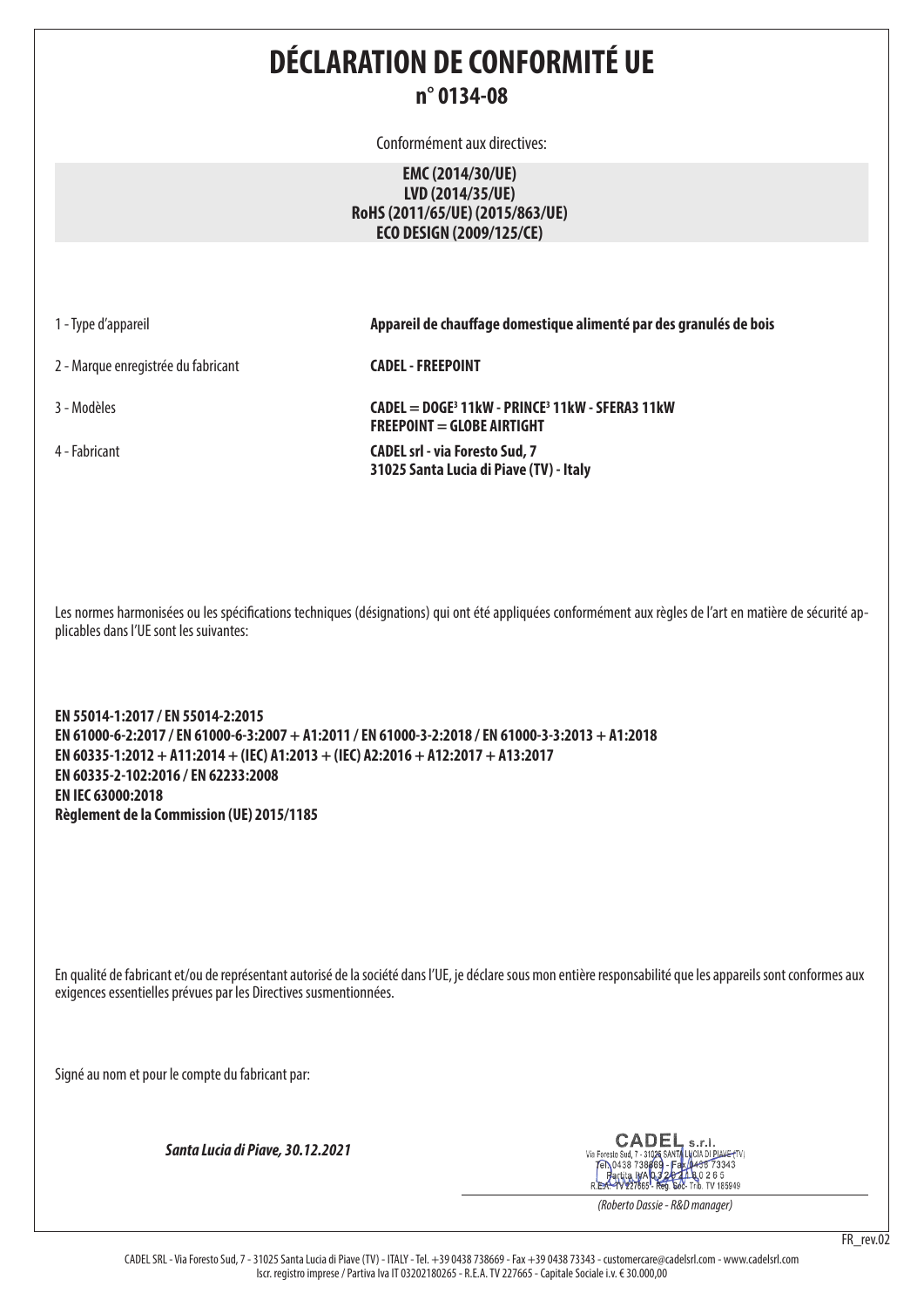# **EU-KONFORMITÄTSERKLÄRUNG n° 0134-08**

In Übereinstimmung mit den Richtlinien:

## **EMC (2014/30/EU) LVD (2014/35/EU) RoHS (2011/65/UE) (2015/863/UE) ECO DESIGN (2009/125/EC)**

1 - Gerätetyp **Mit Holzpellets betriebenes Haushaltsheizgerät**

2 - Eingetragenes Warenzeichen des Herstellers **CADEL - FREEPOINT**

3 - Modelle **CADEL = DOGE3 11kW - PRINCE3 11kW - SFERA3 11kW FREEPOINT = GLOBE AIRTIGHT** 4 - Hersteller **CADEL srl - via Foresto Sud, 7 31025 Santa Lucia di Piave (TV) - Italy**

Die harmonisierten Normen oder technischen Spezifikationen (Bestimmungen), die in Übereinstimmung mit den in der EU anerkannten Regeln der Technik angewandt wurden, sind:

**EN 55014-1:2017 / EN 55014-2:2015 EN 61000-6-2:2017 / EN 61000-6-3:2007 + A1:2011 / EN 61000-3-2:2018 / EN 61000-3-3:2013 + A1:2018 EN 60335-1:2012 + A11:2014 + (IEC) A1:2013 + (IEC) A2:2016 + A12:2017 + A13:2017 EN 60335-2-102:2016 / EN 62233:2008 EN IEC 63000:2018 Verordnung der Kommission (EU) 2015/1185**

In meiner Eigenschaft als Hersteller und/oder bevollmächtigter Vertreter der innerhalb der EWG tätigen Firma erkläre ich hiermit eigenverantwortlich, dass die Geräte den grundsätzlichen, von den oben erwähnten Richtlinien geforderten Anforderungen entsprechen.

Unterzeichnet im Namen und im Auftrag des Herstellers von:

*Santa Lucia di Piave, 30.12.2021*

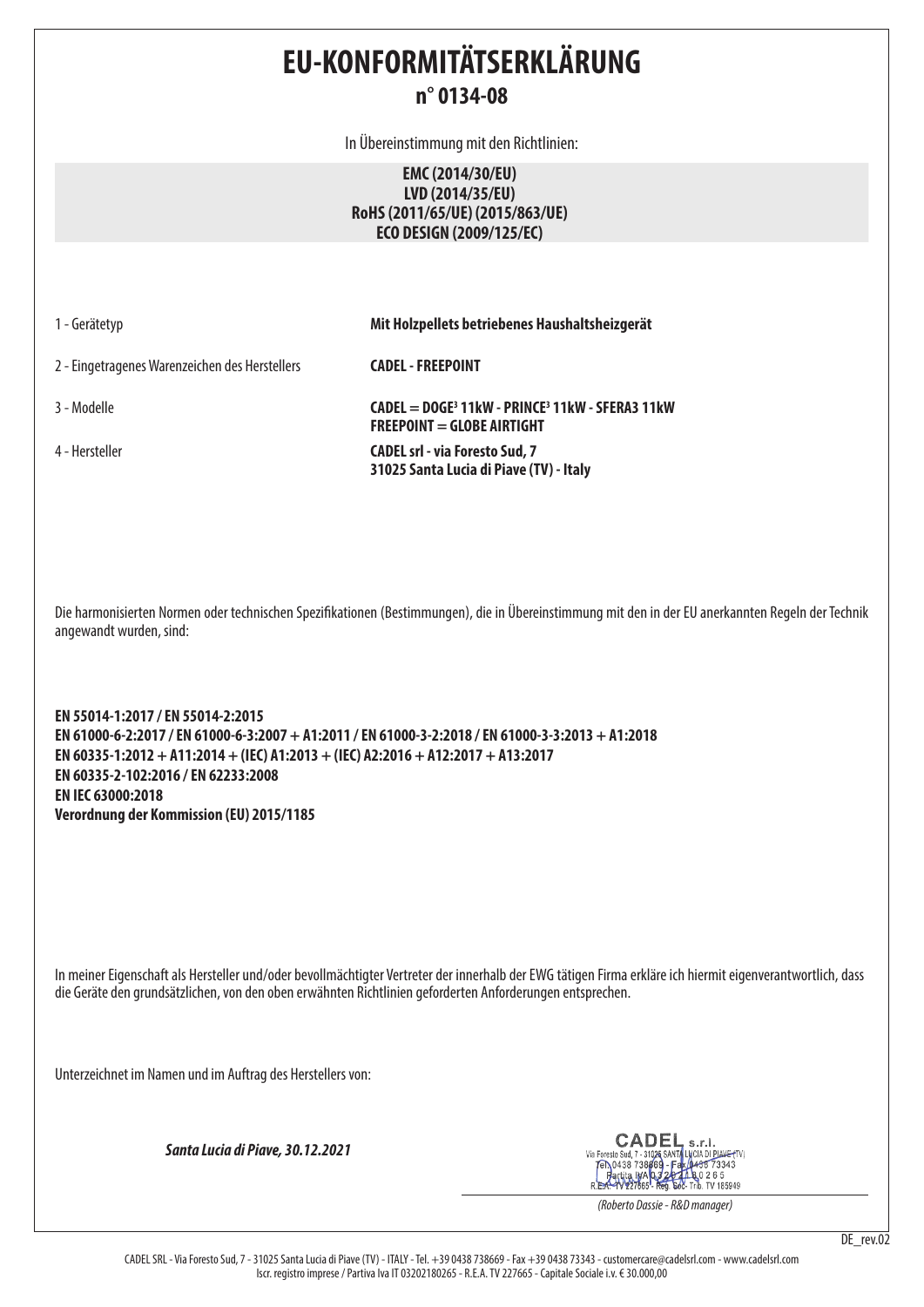# **EU DECLARATION OF CONFORMITY n° 0134-08**

According to the directives:

## **EMC (2014/30/EU) LVD (2014/35/EU) RoHS (2011/65/EU)RoHS (2011/65/UE) (2015/863/UE) ECO DESIGN (2009/125/EC)**

1 - Type of appliance **Residencial space heating appliance fired by wood pellets** 2 - Trademark **CADEL - FREEPOINT** 3 - Models **CADEL = DOGE3 11kW - PRINCE3 11kW - SFERA3 11kW FREEPOINT = GLOBE AIRTIGHT** 4 - Manufacturer **CADEL srl - via Foresto Sud, 7 31025 Santa Lucia di Piave (TV) - Italy**

The following harmonised standards or technical specifications (designations) which comply withgood engineering practice in safety matters in force within the EU have been applied

**EN 55014-1:2017 / EN 55014-2:2015 EN 61000-6-2:2017 / EN 61000-6-3:2007 + A1:2011 / EN 61000-3-2:2018 / EN 61000-3-3:2013 + A1:2018 EN 60335-1:2012 + A11:2014 + (IEC) A1:2013 + (IEC) A2:2016 + A12:2017 + A13:2017 EN 60335-2-102:2016 / EN 62233:2008 EN IEC 63000:2018 Commission Regulation (EU) 2015/1185**

As manufacture and/or authorised representative within EU, we declare under our sole responsibility that the equipments follow the essential requirements foreseen by above mentioned Directives.

Signed in the name and on behalf of the manufacturer by:

*Santa Lucia di Piave, 30.12.2021*

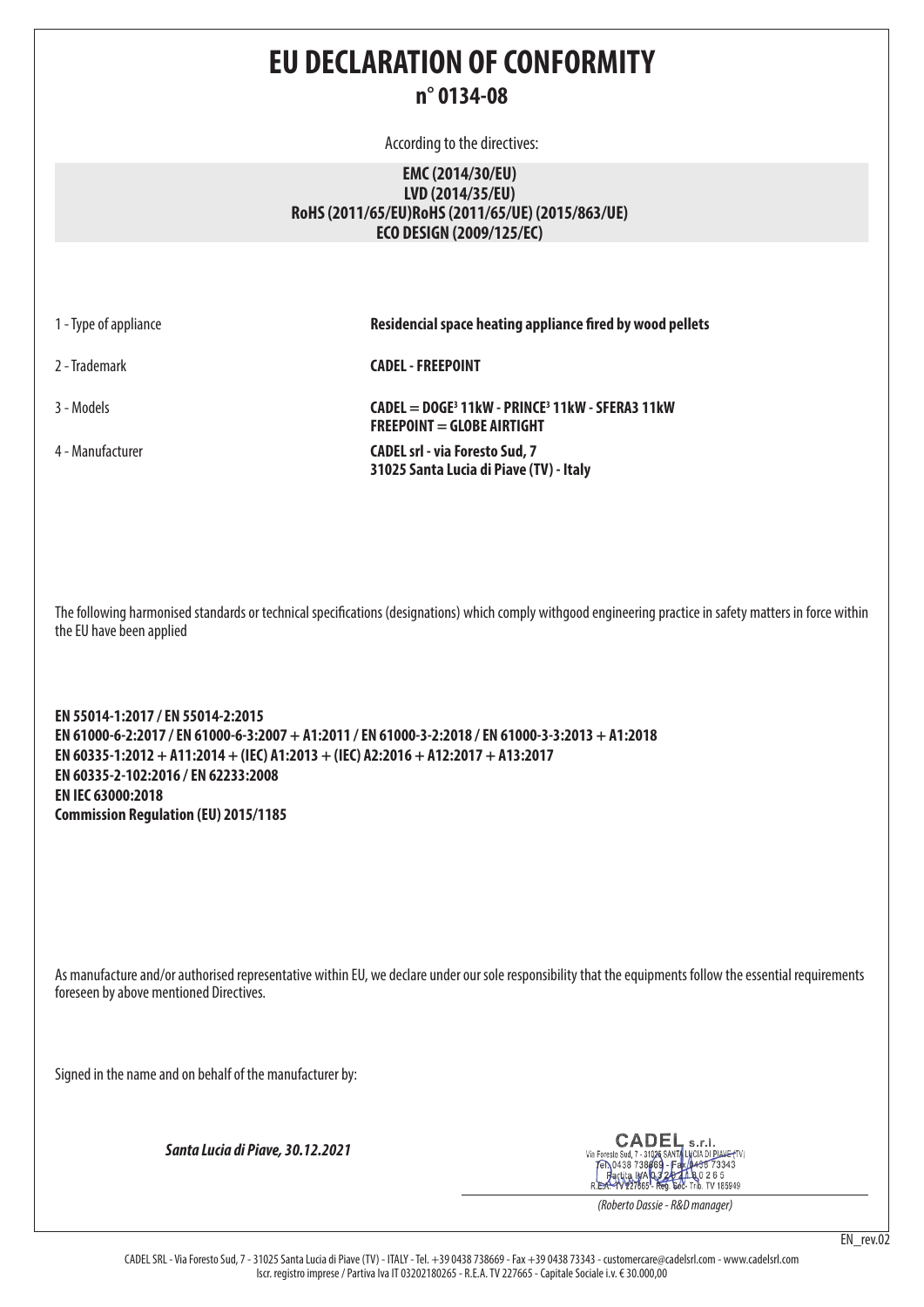# **EU-CONFORMITEITSVERKLARING n° 0134-08**

Overeenkomstig de richtlijnen:

## **EMC (2014/30/EU) LVD (2014/35/EU) RoHS (2011/65/UE) (2015/863/UE) ECO DESIGN (2009/125/EC)**

1 - Type toestel **Toestel voor de huishoudelijke verwarming gevoed met houtpellets**

2 - Geregistreerde merknaam door de fabrikant **CADEL - FREEPOINT**

3 - Modellen **CADEL = DOGE3 11kW - PRINCE3 11kW - SFERA3 11kW FREEPOINT = GLOBE AIRTIGHT** 4 - Fabrikant **CADEL srl - via Foresto Sud, 7 31025 Santa Lucia di Piave (TV) - Italy**

De geharmoniseerde normen of de specifieke technieken (aanduidingen) die zijn toegepast in overeenstemming met de regels van goed vakmanschap op het gebied van veiligheid van kracht in de EU zijn:

**EN 55014-1:2017 / EN 55014-2:2015 EN 61000-6-2:2017 / EN 61000-6-3:2007 + A1:2011 / EN 61000-3-2:2018 / EN 61000-3-3:2013 + A1:2018 EN 60335-1:2012 + A11:2014 + (IEC) A1:2013 + (IEC) A2:2016 + A12:2017 + A13:2017 EN 60335-2-102:2016 / EN 62233:2008 EN IEC 63000:2018 Verordening van de Commissie (EU) 2015/1185**

In de hoedanigheid van fabrikant en/of bevoegd vertegenwoordiger van de onderneming binnen de EU, wordt onder de eigen verantwoordelijkheid verklaard dat de toestellen conform zijn aan de essentiële eisen voorzien door de bovengenoemde Richtlijnen.

Getekend in naam en voor rekening van de fabrikant door:

*Santa Lucia di Piave, 30.12.2021*

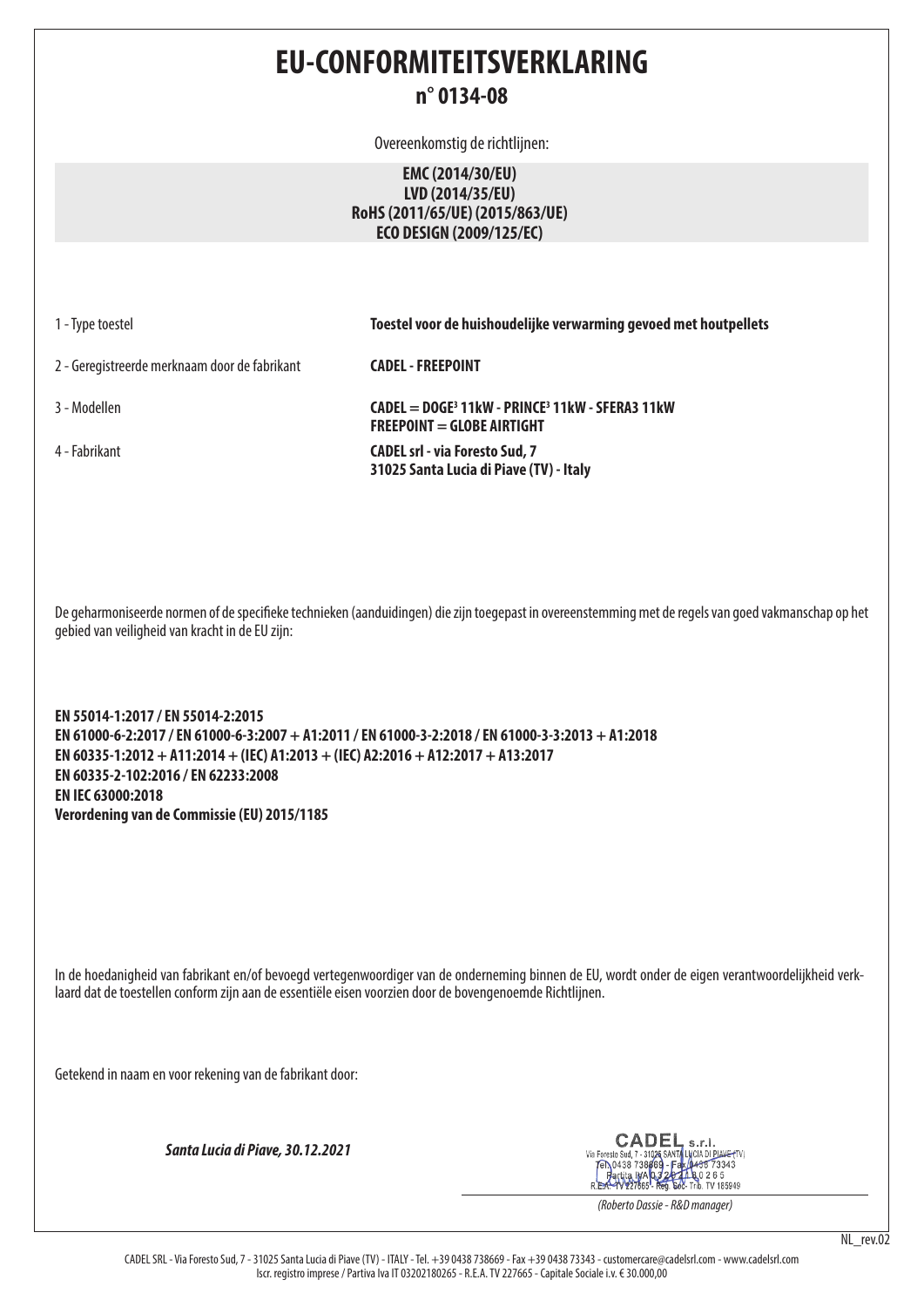**EU-OVERENSSTEMMELSESERKLÆRING**

# **n° 0134-08**

I overensstemmelse med direktiverne:

## **EMC (2014/30/EU) LVD (2014/35/EU) RoHS (2011/65/UE) (2015/863/UE) ECO DESIGN (2009/125/EC)**

1 - Type apparat **Apparat fyret med træpiller til opvarmning i hjemmet**

2 - Producentens registrerede varemærke **CADEL - FREEPOINT**

3 - Modeller **CADEL = DOGE3 11kW - PRINCE3 11kW - SFERA3 11kW FREEPOINT = GLOBE AIRTIGHT** 4 - Producent **CADEL srl - via Foresto Sud, 7 31025 Santa Lucia di Piave (TV) - Italy**

De harmoniserede standarder eller tekniske specifikationer (betegnelser) vedrørende sikkerhed, der er gældende i EU og anvendt i overensstemmelse med reglerne for god praksis, er følgende:

**EN 55014-1:2017 / EN 55014-2:2015 EN 61000-6-2:2017 / EN 61000-6-3:2007 + A1:2011 / EN 61000-3-2:2018 / EN 61000-3-3:2013 + A1:2018 EN 60335-1:2012 + A11:2014 + (IEC) A1:2013 + (IEC) A2:2016 + A12:2017 + A13:2017 EN 60335-2-102:2016 / EN 62233:2008 EN IEC 63000:2018 Kommissionens forordning (EU) 2015/1185**

Som producent og/eller autoriseret repræsentant for virksomheden hjemhørende inden for EU, erklærer vi på eget ansvar, at apparaterne er i overensstemmelse med de væsentligste krav i de ovennævnte direktiver.

Underskrevet for fabrikanten og på dennes vegne af:

*Santa Lucia di Piave, 30.12.2021*

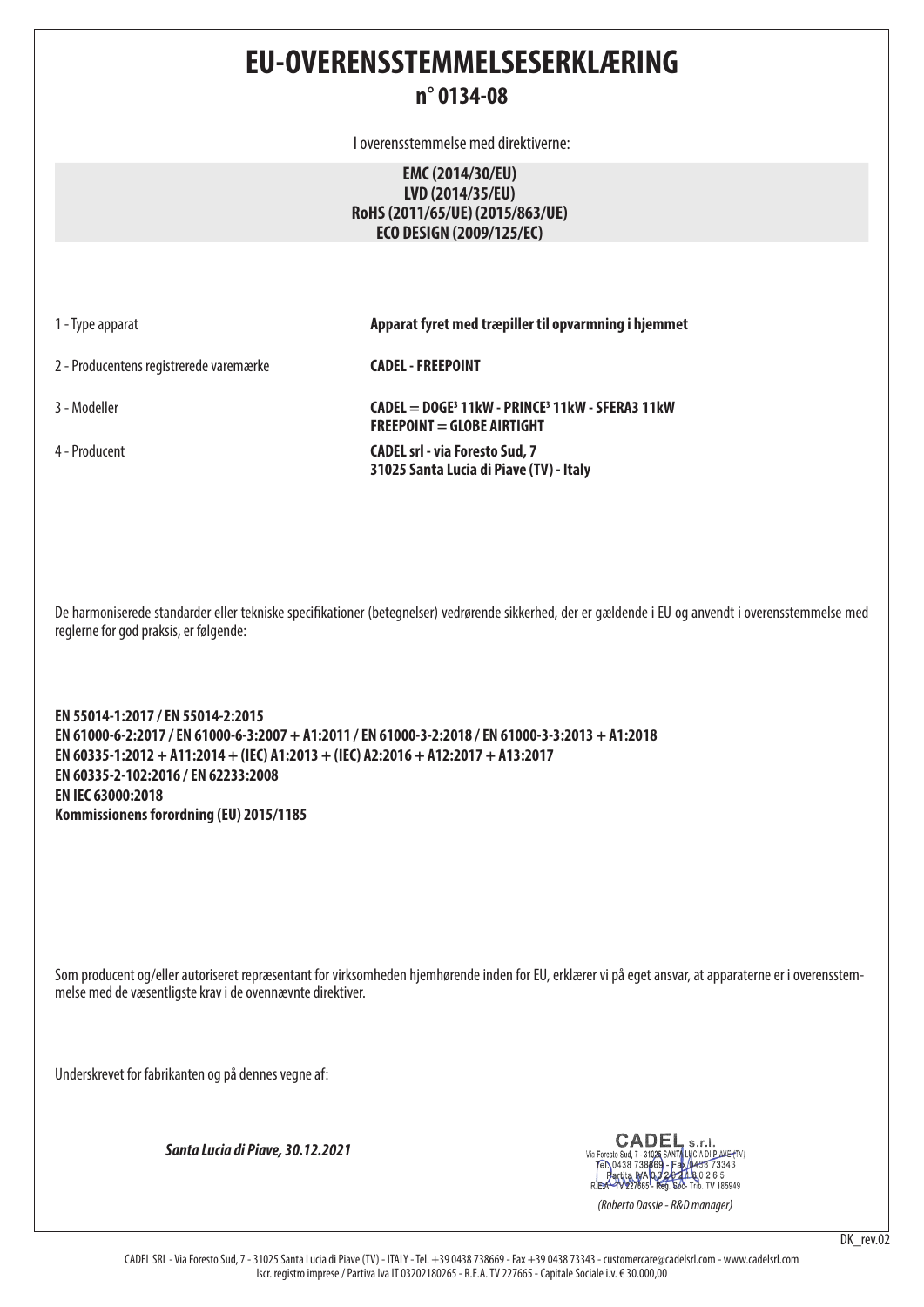**DECLARACIÓN DE CONFORMIDAD UE n° 0134-08**

En conformidad con las directivas:

## **EMC (2014/30/UE) LVD (2014/35/UE) RoHS (2011/65/UE) (2015/863/UE) ECO DESIGN (2009/125/CE)**

2 - Marca registrada del fabricante **CADEL - FREEPOINT**

1 - Tipo de aparato **Aparato para la calefacción doméstica alimentado con pellets de madera**

3 - Modelos **CADEL = DOGE3 11kW - PRINCE3 11kW - SFERA3 11kW FREEPOINT = GLOBE AIRTIGHT** 4 - Fabricante **CADEL srl - via Foresto Sud, 7 31025 Santa Lucia di Piave (TV) - Italy**

Las normas armonizadas o las especificaciones técnicas (designaciones) vigentes en la UE que se han aplicado de acuerdo con las normas de buenas prácticas en materia de seguridad son:

**EN 55014-1:2017 / EN 55014-2:2015 EN 61000-6-2:2017 / EN 61000-6-3:2007 + A1:2011 / EN 61000-3-2:2018 / EN 61000-3-3:2013 + A1:2018 EN 60335-1:2012 + A11:2014 + (IEC) A1:2013 + (IEC) A2:2016 + A12:2017 + A13:2017 EN 60335-2-102:2016 / EN 62233:2008 EN IEC 63000:2018 Reglamento de la Comisión (UE) 2015/1185**

En calidad de fabricante y/o representante autorizado de la sociedad dentro de la UE, declara bajo su responsabilidad que los equipos cumplen con los requisitos esenciales previstos por las Directivas anteriormente mencionadas.

Firmado a nombre y por cuenta del fabricante por:

*Santa Lucia di Piave, 30.12.2021*

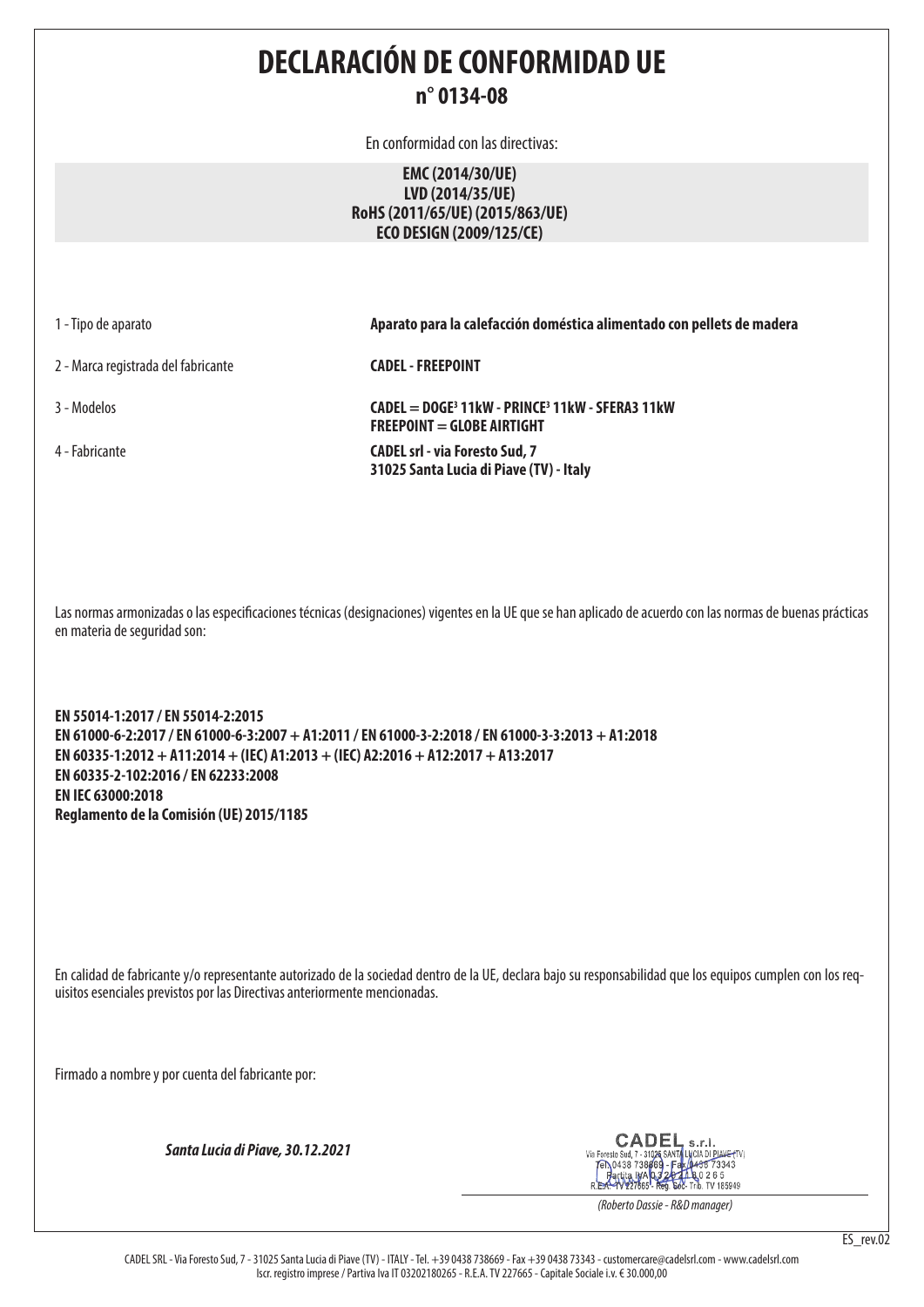**DECLARAÇÃO DE CONFORMIDADE UE n° 0134-08**

De acordo com as diretivas:

## **EMC (2014/30/UE) LVD (2014/35/UE) RoHS (2011/65/UE)RoHS (2011/65/UE) (2015/863/UE) ECO DESIGN (2009/125/CE)**

2 - Marca registada do fabricante **CADEL - FREEPOINT**

1 - Tipo de aparelho **Aparelho para o aquecimento doméstico alimentado com pellets de madeira**

3 - Modelos **CADEL = DOGE3 11kW - PRINCE3 11kW - SFERA3 11kW FREEPOINT = GLOBE AIRTIGHT** 4 - Fabricante **CADEL srl - via Foresto Sud, 7 31025 Santa Lucia di Piave (TV) - Italy**

As normas harmonizadas ou especificações técnicas (designações) que foram aplicadas de acordo com as leis em vigor na UE sobre a segurança são:

**EN 55014-1:2017 / EN 55014-2:2015 EN 61000-6-2:2017 / EN 61000-6-3:2007 + A1:2011 / EN 61000-3-2:2018 / EN 61000-3-3:2013 + A1:2018 EN 60335-1:2012 + A11:2014 + (IEC) A1:2013 + (IEC) A2:2016 + A12:2017 + A13:2017 EN 60335-2-102:2016 / EN 62233:2008 EN IEC 63000:2018 Regulamento da Comissão (UE) 2015/1185**

Como fabricante e ou representante autorizado da sociedade na UE, declaramos sob a nossa própria responsabilidade que os aparelhos estão em conformidade com os requisitos essenciais das diretivas acima mencionadas.

Assinado com nome e por conta do fabricante de:

*Santa Lucia di Piave, 30.12.2021*

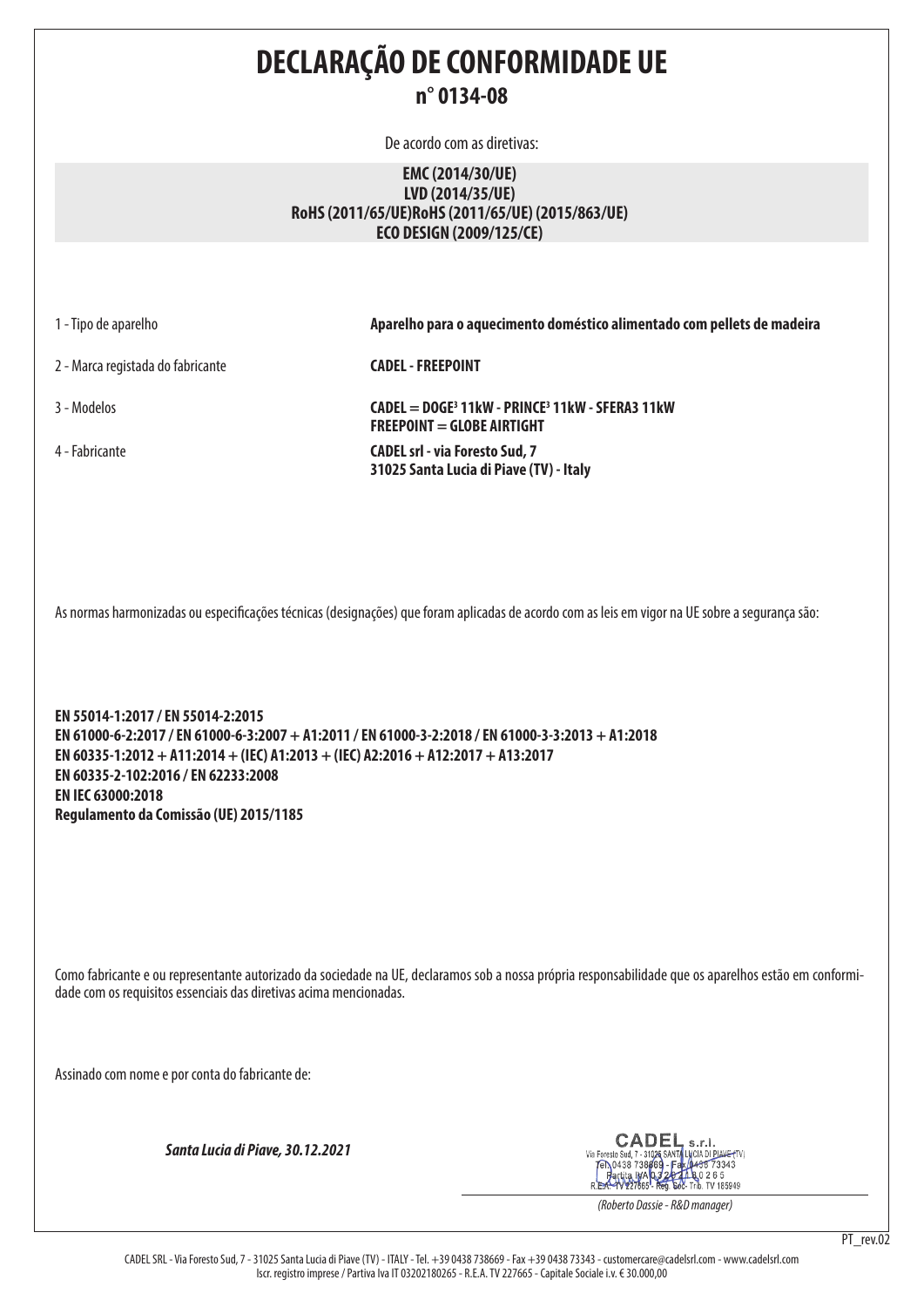# **DEKLARACJA ZGODNOŚCI UE n° 0134-08**

Zgodnie z dyrektywami:

## **EMC (2014/30/UE) LVD (2014/35/UE) RoHS (2011/65/UE) (2015/863/UE) ECO DESIGN (2009/125/WE)**

1 - Rodzaj urządzenia **Urządzenie do ogrzewania gospodarstw domowych zasilane pelletem drzewnym**

2 - Zarejestrowany znak towarowy producenta **CADEL - FREEPOINT**

3 - Modele **CADEL = DOGE3 11kW - PRINCE3 11kW - SFERA3 11kW FREEPOINT = GLOBE AIRTIGHT** 4 - Producent **CADEL srl - via Foresto Sud, 7 31025 Santa Lucia di Piave (TV) - Italy**

Zharmonizowane normy lub specyfikacje techniczne (oznaczenia), które zostały zastosowane zgodnie z zasadami dobrych praktyk bezpieczeństwa obowiązujących w UE, to:

**EN 55014-1:2017 / EN 55014-2:2015 EN 61000-6-2:2017 / EN 61000-6-3:2007 + A1:2011 / EN 61000-3-2:2018 / EN 61000-3-3:2013 + A1:2018 EN 60335-1:2012 + A11:2014 + (IEC) A1:2013 + (IEC) A2:2016 + A12:2017 + A13:2017 EN 60335-2-102:2016 / EN 62233:2008 EN IEC 63000:2018 Rozporządzenie Komisji (UE) 2015/1185**

Jako producent i/lub autoryzowany przedstawiciel przedsiębiorstwa na terenie UE, oświadczam na własną odpowiedzialność, że urządzenia spełniają zasadnicze wymagania wyżej wymienionych dyrektyw.

Podpisano w imieniu i na rzecz producenta, przez:

*Santa Lucia di Piave, 30.12.2021*

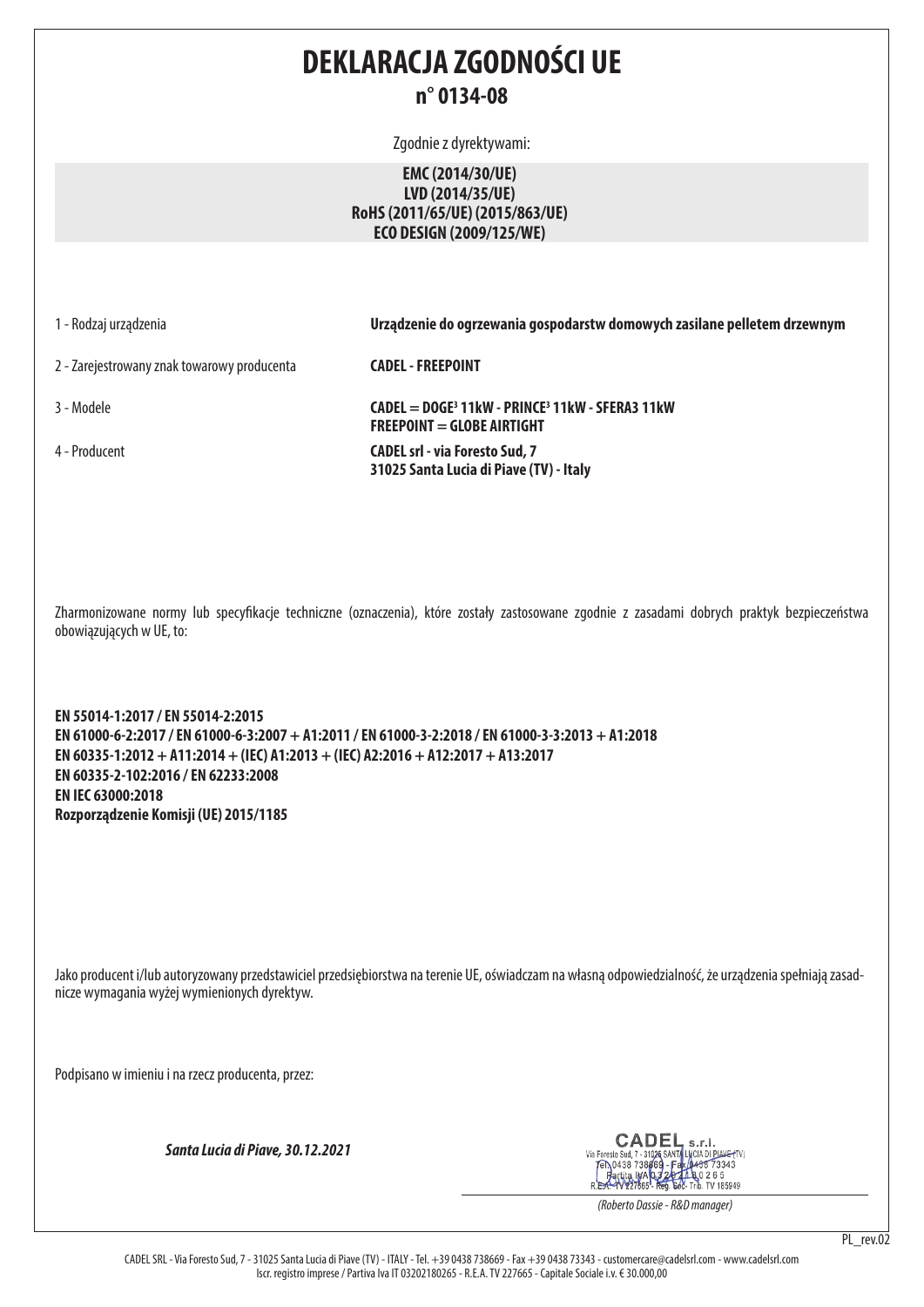# **ΔΗΛΩΣΗ ΣΥΜΜΟΡΦΩΣΗΣ ΕΕ n° 0134-08**

Σύμφωνα με τις Οδηγίες:

# **EMC (2014/30/EE) LVD (2014/35/EE) RoHS (2011/65/UE) (2015/863/UE) ECO DESIGN (2009/125/EK)**

1 - Τύπος συσκευής **Συσκευή οικιακής θέρμανσης με πέλετ ξύλου**

2 - Κατατεθέν εμπορικό σήμα του κατασκευαστή **CADEL - FREEPOINT**

3 - Μοντέλα **CADEL = DOGE3 11kW - PRINCE3 11kW - SFERA3 11kW FREEPOINT = GLOBE AIRTIGHT** 4 - Κατασκευαστής **CADEL srl - via Foresto Sud, 7 31025 Santa Lucia di Piave (TV) - Italy**

Τα εναρμονισμένα πρότυπα ή οι τεχνικές προδιαγραφές (ονομασίες) που εφαρμόστηκαν σύμφωνα με τους κανόνες της ορθής πρακτικής σε θέματα ασφαλείας που ισχύουν στην ΕΕ είναι οι εξής:

**EN 55014-1:2017 / EN 55014-2:2015 EN 61000-6-2:2017 / EN 61000-6-3:2007 + A1:2011 / EN 61000-3-2:2018 / EN 61000-3-3:2013 + A1:2018 EN 60335-1:2012 + A11:2014 + (IEC) A1:2013 + (IEC) A2:2016 + A12:2017 + A13:2017 EN 60335-2-102:2016 / EN 62233:2008 EN IEC 63000:2018 Κανονισμός Επιτροπής (ΕΕ) 2015/1185**

Ως κατασκευαστής ή/και εξουσιοδοτημένος αντιπρόσωπος της εταιρείας στην ΕΕ, δηλώνεται με δική μας ευθύνη ότι οι συσκευές είναι κατασκευασμένες σε συμμόρφωση με τις βασικές απαιτήσεις των προαναφερόμενων οδηγιών.

Υπεγράφη στο όνομα και για λογαριασμό του κατασκευαστή από:

*Santa Lucia di Piave, 30.12.2021*